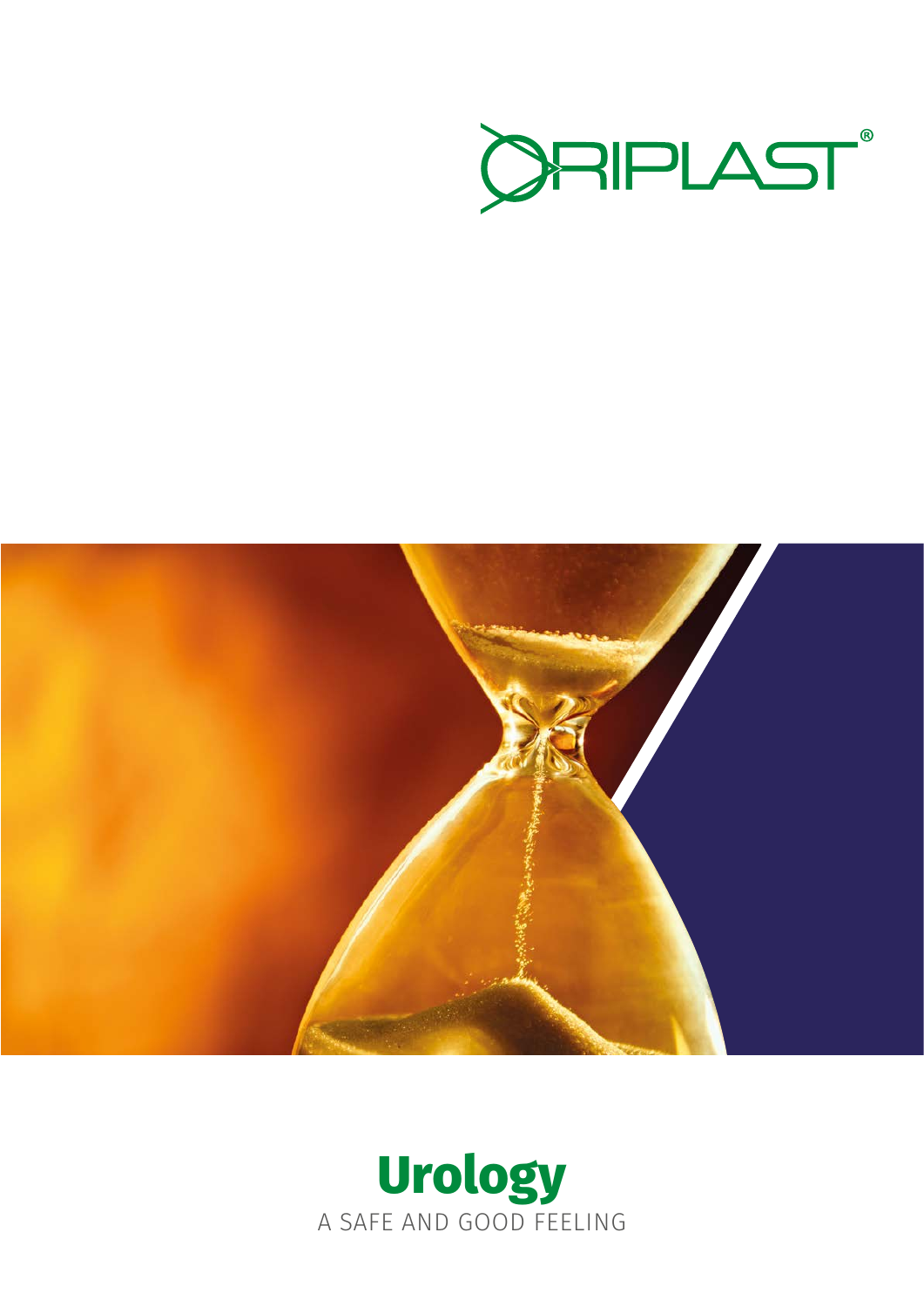# Urology **Urology** ELEMENTARY COLLECTION SYSTEMS

### *Maintenance of Urinary Function*

Urological collection systems are intended for removal of urine. Urine is drained via a bladder catheter. Our secretion bags – for the collection of various body fluids – can also be used in other areas.

TM300420

500

1000

Approximate Volum

Our comprehensive solutions are equipped with a range of attachments and are also suitable for patients in home care.

Are you interested in individual adaptation of attachments or tubes? Don't hesitate to contact us, we will provide solutions that are tailored to your needs.

Depending on requirements, systems are available with and without filters. The chamber regulates the flow and provides additional safety against germs. **Chamber**

> Fluid can be easily removed through the vertical drain, for example, for diagnostic purposes.

**Bottom drain valve**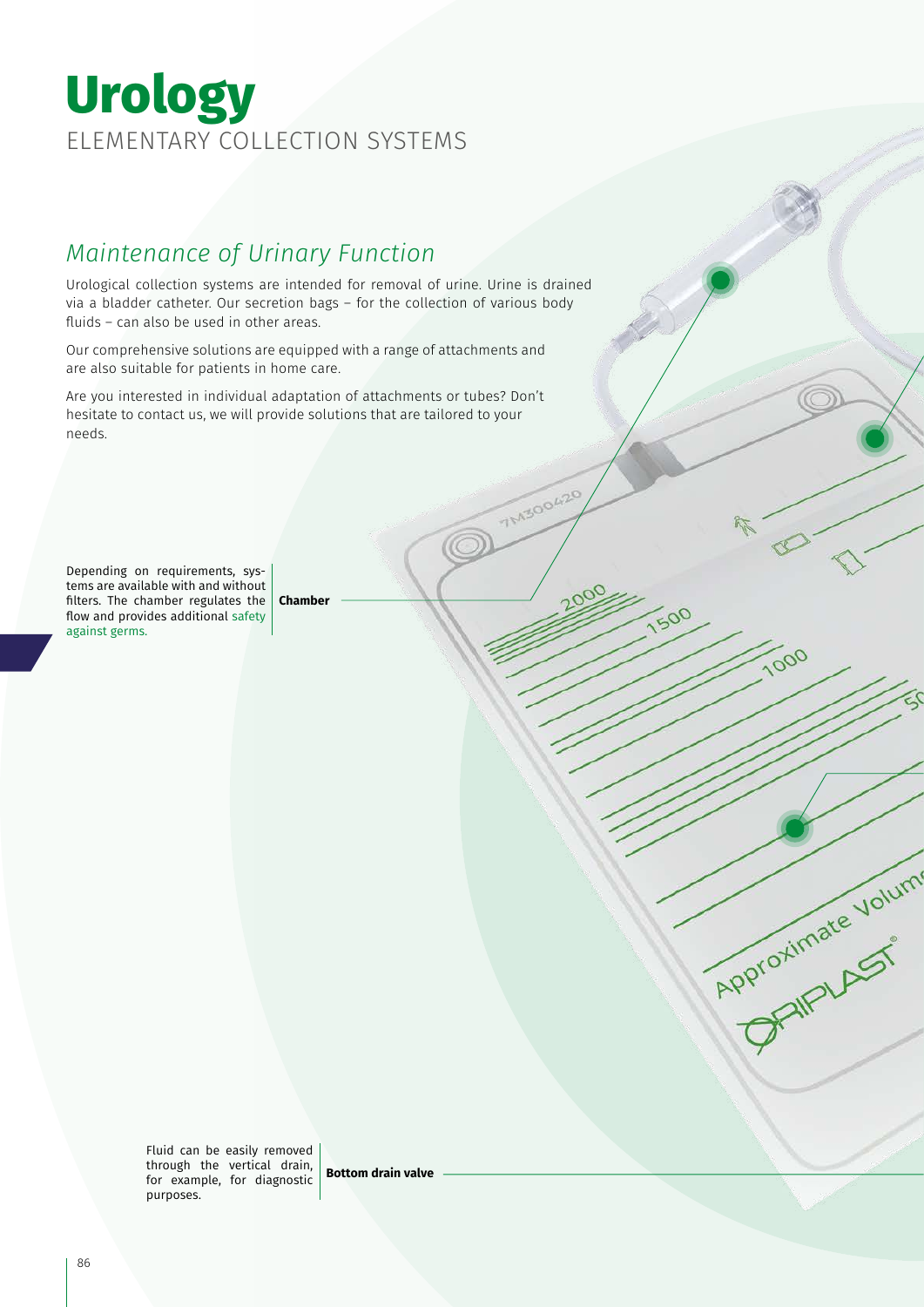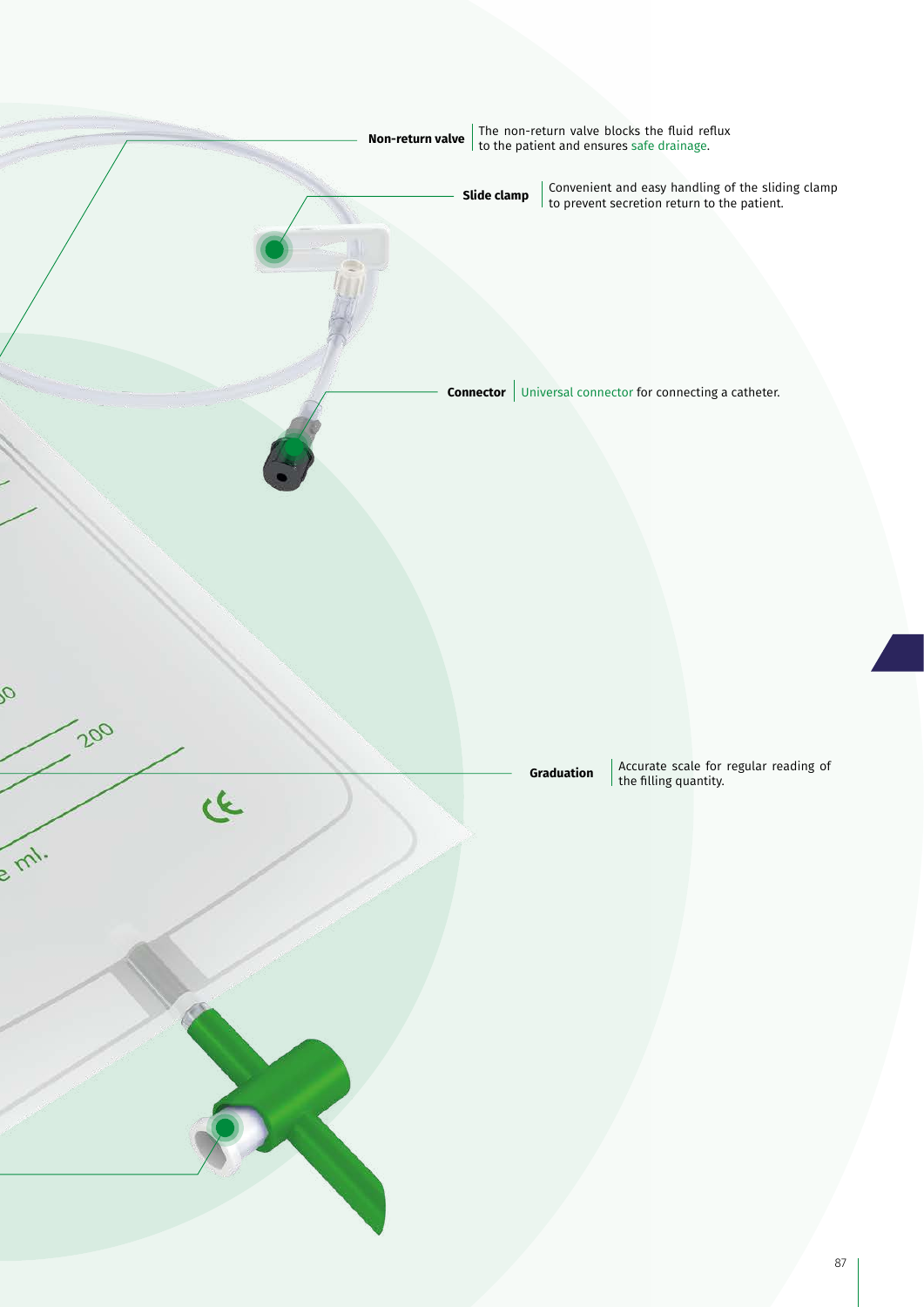Urology

### **Urine Bag**

The urine bag can be used to collect drained urine. The attachments offer versatile connection options.



# *Urine Collection Bag*

• intended for a catheter connection  $\overline{\otimes_{\mathbf{W}}\otimes \cdots \otimes_{\mathbf{W}}\cdots \otimes_{\mathbf{W}}$ 



| Art.-No.    | <b>PCN</b> | eClass      | Volume (ml) | <b>Tube length</b><br>(mm) | Non-<br>return<br>valve | <b>Bottom</b><br>drain<br>valve | <b>Connector</b> | <b>Chamber filter</b><br>(µm) | PU  |
|-------------|------------|-------------|-------------|----------------------------|-------------------------|---------------------------------|------------------|-------------------------------|-----|
| VK010591    | 17489407   | 34-38-04-03 | 1500        | 30                         | $\bullet$               |                                 | LL neg           | -                             | 100 |
| VK00980     | 17488939   | 34-38-04-03 | 1500        | 900                        |                         | ۰                               | step connector   | -                             | 100 |
| VK00986     | 17488968   | 34-38-04-03 | 1500        | 900                        |                         |                                 | LL pos           | ۰                             | 100 |
| VK01020     | 17489229   | 34-38-04-03 | 1500        | 1080                       | $\bullet$               | -                               | LL pos           | 270                           | 50  |
| VK010323    | 17489235   | 34-38-04-04 | 2000        | 300                        | $\bullet$               | ٠                               | -                | -                             | 100 |
| VK010641    | 17489465   | 34-38-04-04 | 2000        | 900                        | $\bullet$               | $\bullet$                       | LL pos           | ۰                             | 100 |
| VK00989     | 17488997   | 34-38-04-04 | 2000        | 900                        | $\bullet$               | ٠                               | step connector   | ۰                             | 100 |
| VK01019     | 17489212   | 34-38-04-04 | 2000        | 1080                       | $\bullet$               | ٠                               | LL pos           | 270                           | 50  |
| VK00978 2/3 | 17488922   | 34-38-04-03 | 2000        | 2000                       | $\bullet$               | $\bullet$                       | step connector   | -                             | 50  |

**1** sterile single packed **2** with QL connection and slide clamp **3** contains DEHP



# *UK Urine Bag*

- 
- 



Art.-No. PCN eClass Volume (ml) Non-return valve Bottom<br>drain valve Chamber Injection part Slide clamp PU VK00995 17489057 34-38-04-03 1500 − − − − 100 VK00996 17489063 34-38-04-04 2000 − − − 100 VK00998 <sup>17489086</sup> 34-38-04-04 2000 (with LL neg) <sup>25</sup> VK00999 <sup>17489092</sup> 34-38-04-04 2000 <sup>−</sup> (with LL neg) <sup>25</sup>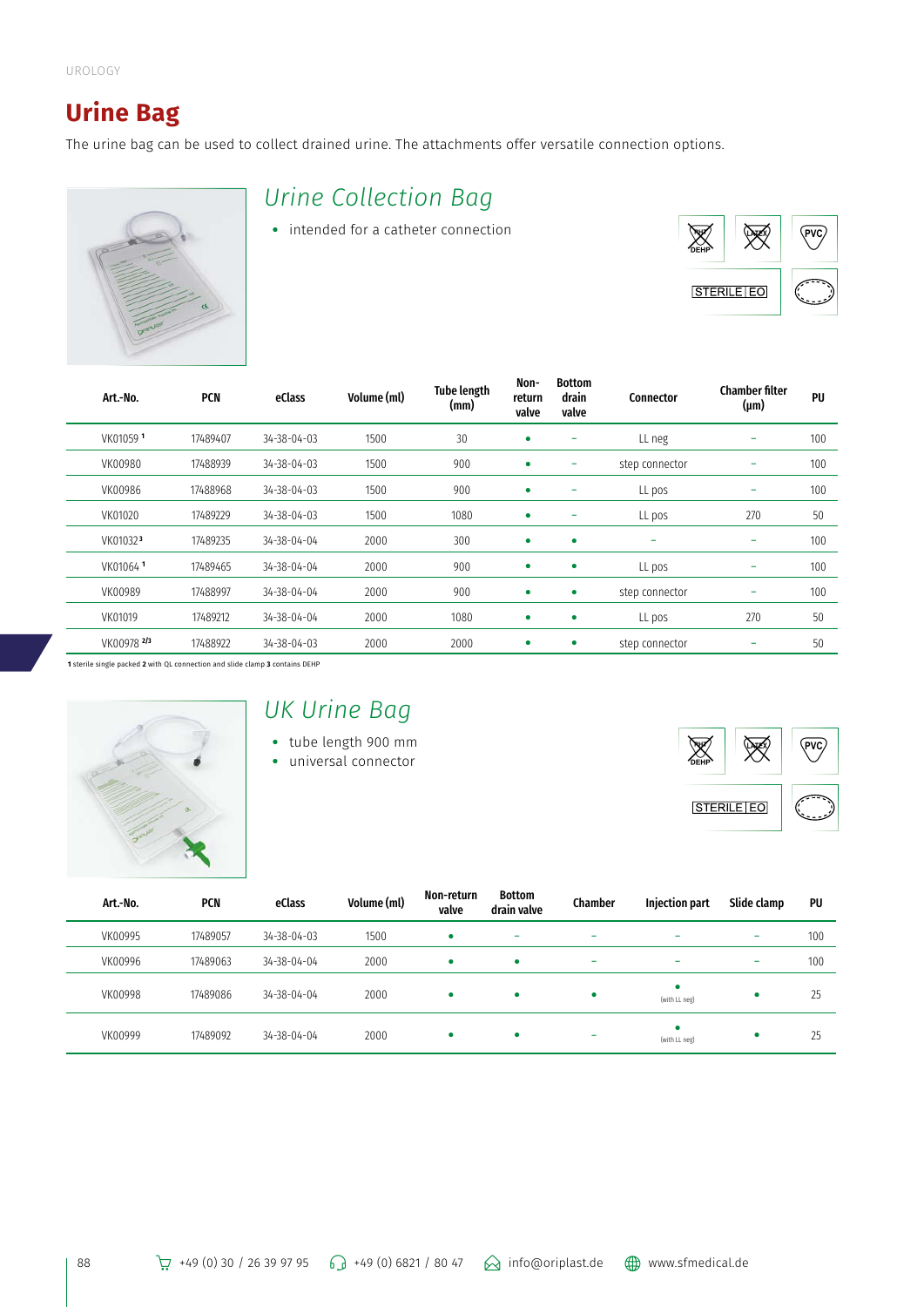### **Urine Bag System**

The closed urine drainage systems are designed for draining urinary fluid.

| Urinary Drainage System<br>• step connector<br>• enclosed: cut down connector and cable tie | ι¥κ<br><b>PVC</b><br><b>БЕНР</b> |
|---------------------------------------------------------------------------------------------|----------------------------------|
|                                                                                             | <b>STERILE EO</b>                |
|                                                                                             |                                  |

| Art.-No. | PCN      | eClass              | Volume (ml) | Tube length (mm) | Non-return<br>valve | <b>Bottom</b><br>drain valve | <b>Chamber filter</b><br>$(\mu m)$ | PU |
|----------|----------|---------------------|-------------|------------------|---------------------|------------------------------|------------------------------------|----|
| VK00968  | 17488856 | $34 - 38 - 04 - 04$ | 2000        | 900              |                     |                              | 27C                                | ັບ |

|          |            | • 2x unvented spike<br>two slide clamps<br>$\bullet$ | Urine Bag System<br>• rinsing set with chamber<br>vented protection cap | <b>DATEX</b><br>STERILE EO                           | (PVC) |
|----------|------------|------------------------------------------------------|-------------------------------------------------------------------------|------------------------------------------------------|-------|
| Art.-No. | <b>PCN</b> | eClass                                               | Tube length (mm)                                                        | <b>Connector</b>                                     | PU    |
| VK00991  | 17489011   | $34 - 38 - 04 - 92$                                  | 1x 1150, 2x 400                                                         | step connector with silicone tube extension (150 mm) | 50    |

# **Secretion Bag**

The bags are designed to collect urine drained from urinary catheters.

|          |          | volume 1500 ml<br>$\bullet$<br>• LL pos adapter | Roentgen-Lock Bag |                  | ∾<br><b>LAJEX</b><br>能<br><b>STERILE EO</b> | (PVC) |
|----------|----------|-------------------------------------------------|-------------------|------------------|---------------------------------------------|-------|
| Art.-No. | PCN      | eClass                                          | Tube length (mm)  | Non-return valve | <b>Bottom drain valve</b>                   | PU    |
| VK01062  | 17489442 | 34-38-04-03                                     | 900               |                  |                                             | 100   |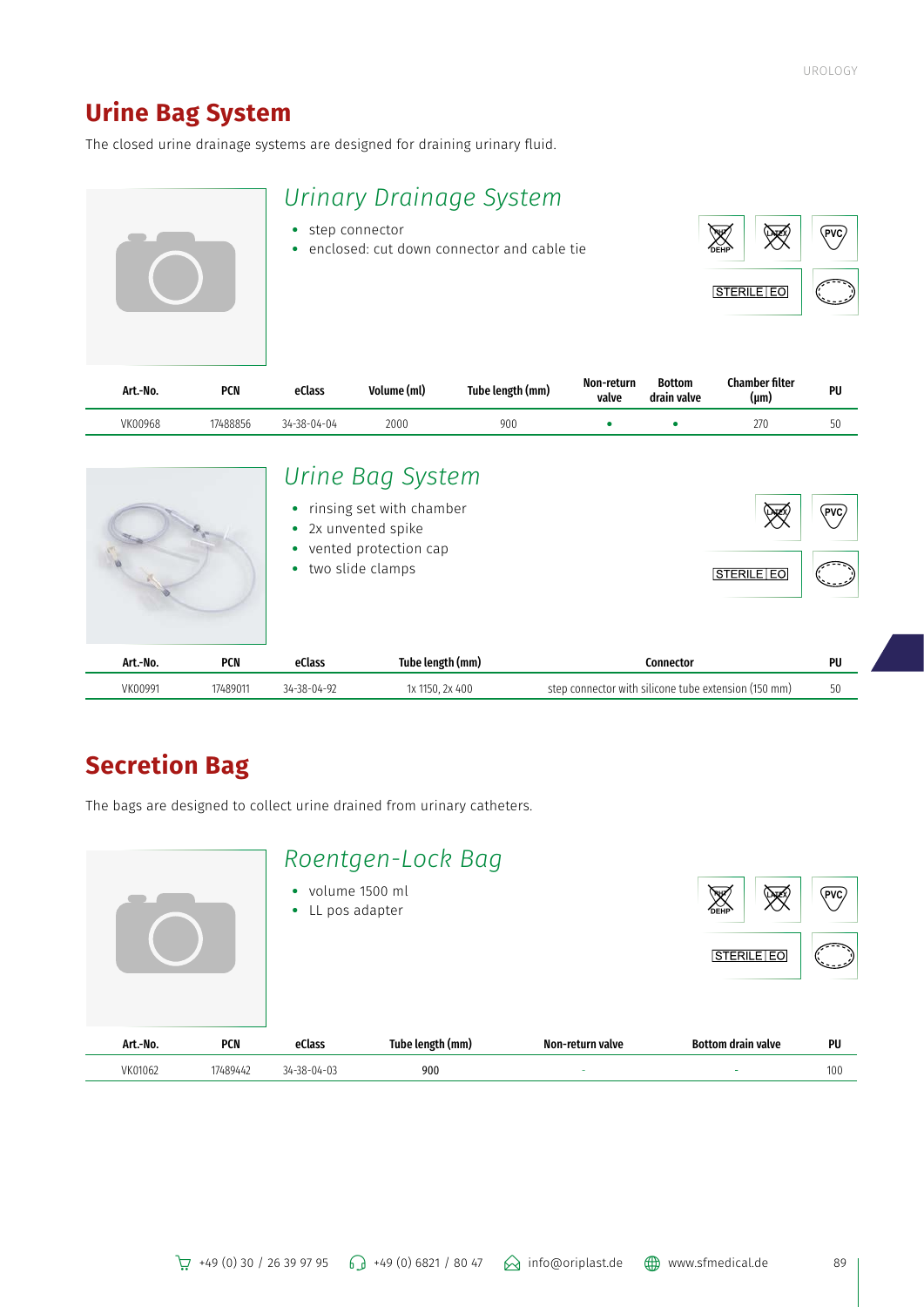Urology



### *Secretion Bag*



| PU<br><b>Connector</b>          |
|---------------------------------|
| 25<br>LL pos                    |
| 60<br>Luer-Steck, LL pos        |
| 100<br>LL pos                   |
| funnel connector (FG 18)<br>100 |
| 100<br>LL pos                   |
|                                 |

**1** with an X-ray contrast line, two quick binders **2** three-way stopcock (blue, with union cap)

# **Secretion Bag System**

The latex-free bag is intended for closed systems in order to drain urine.

|          |          | <b>Bag System</b><br>• volume 450 ml |                  |                  |                           | LARY              | (PVC) |
|----------|----------|--------------------------------------|------------------|------------------|---------------------------|-------------------|-------|
|          |          |                                      |                  |                  |                           | <b>STERILE EO</b> |       |
| Art.-No. | PCN      | eClass                               | Tube length (mm) | Non-return valve | <b>Bottom drain valve</b> | Connector         | PU    |
| VK00976  | 17488885 | 34-38-04-04                          | 25               |                  | with slide clamp, LL neg  | LL pos            | 25    |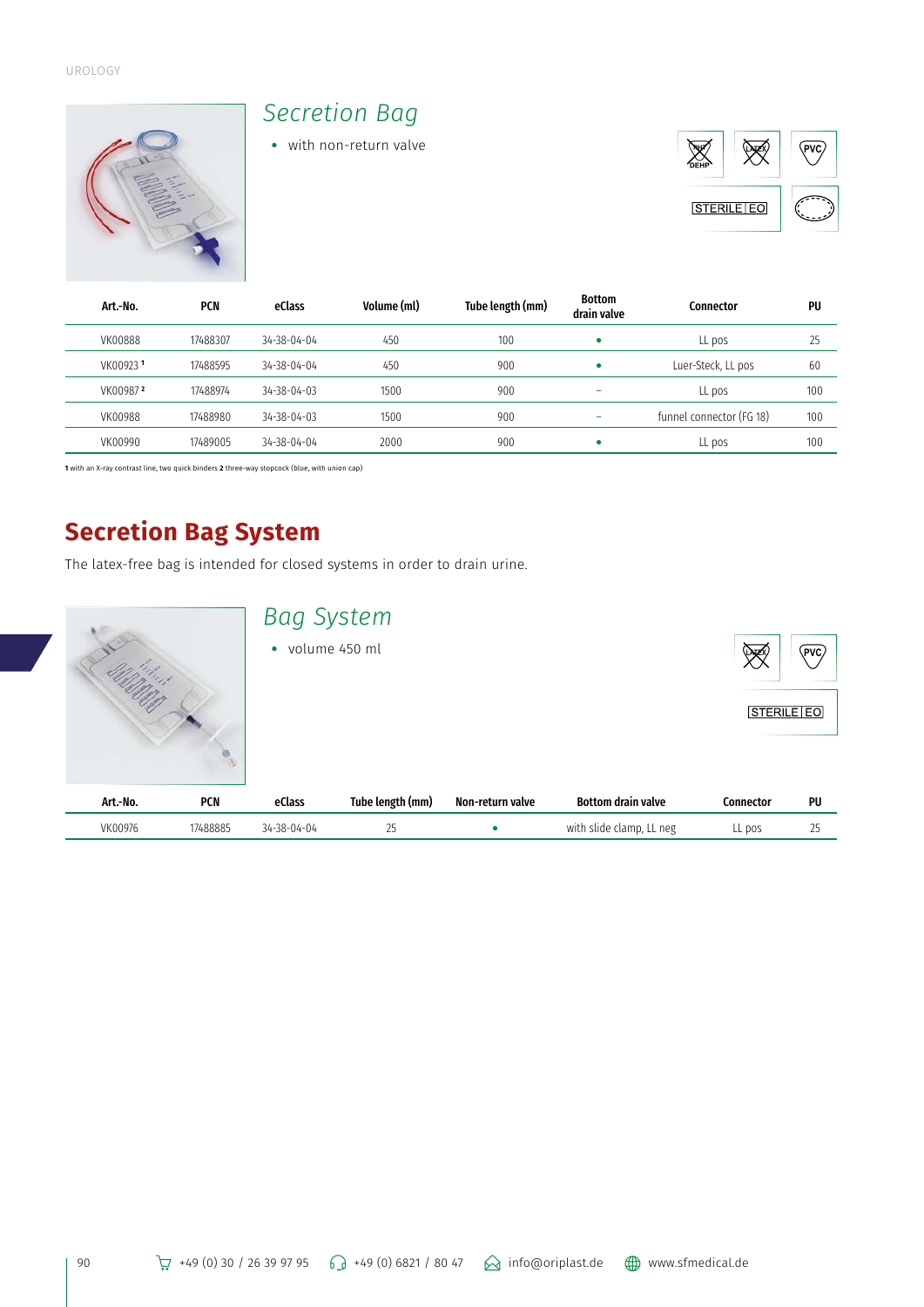### **Extension Line**

The pigtail extension is intended for a pigtail catheter (double-J catheter). It finds application when the ureter is blocked, in the event of acute obstruction of the ureter by urinary stones.

### *Pigtail Extension Line*

• transparent and kink-resistant material  $\overline{\text{QGC}}$   $\overline{\text{QVC}}$ 



| Art.-No. | PCN      | eClass              | FG                       | Tube length (mm) | Connector                        | Connection     | PU  |
|----------|----------|---------------------|--------------------------|------------------|----------------------------------|----------------|-----|
| VK00876  | 17488224 | $34 - 25 - 90 - 90$ | 12                       | 100              | LL pos, funnel connector (FG 12) | -              | 100 |
| VK00877  | 17488230 | $34 - 25 - 90 - 90$ | 12                       | 100              | LL pos, funnel connector (FG 12) | with union cap | 100 |
| VK00878  | 17488247 | $34 - 25 - 90 - 90$ | 12                       | 150              | LL pos, funnel connector (FG 12) | -              | 100 |
| VK008651 | 17488158 | $34 - 25 - 90 - 90$ | $\overline{\phantom{a}}$ | 200              | LL pos, silicone                 | -              | 100 |
| VK00875  | 17488218 | $34 - 25 - 90 - 90$ | 12                       | 300              | LL pos, funnel connector (white) | -              | 100 |

**1** DEHP-free



### *Urological Extension Line*



| Art.-No.             | <b>PCN</b> | eClass              | Tube length (mm) | Connector      | Roller clamp | PU  |
|----------------------|------------|---------------------|------------------|----------------|--------------|-----|
| VK01003 1/3          | 17489123   | $34 - 38 - 04 - 92$ | 250              | LL pos, LL neg | -            | 100 |
| VK01004              | 17489146   | $34 - 38 - 04 - 92$ | 600              | step connector | -            | 100 |
| VK01002 <sup>2</sup> | 17489117   | 34-38-04-92         | 2500             | LL pos         | blue         | 50  |

**1** with non-return valve **2** with transfusion spike tip **3** contains DEHP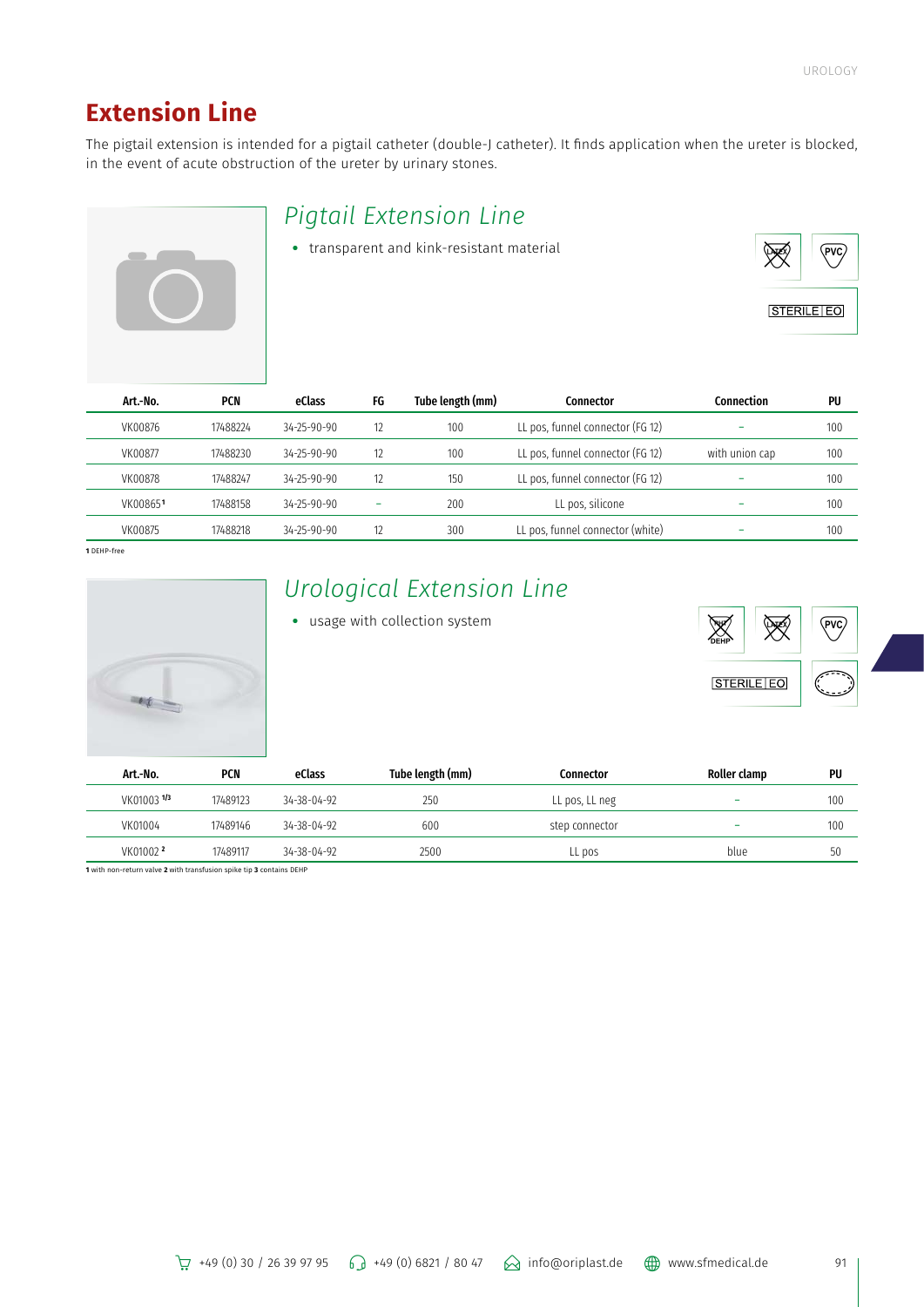### **Probe**

The probe is used in diagnostic examinations to measure the functional processes within the urinary tract. The function of storing and emptying the bladder is examined in such a case.

|          |            | • tube length 2x 850 mm<br>• closed opening<br>two screw caps<br>$\bullet$<br>• for urodynamic sets | Double-Barreled Probe<br>• 70 mm crossperforated |                  | ιæ<br><b>STERILE EO</b> | (PVC) |
|----------|------------|-----------------------------------------------------------------------------------------------------|--------------------------------------------------|------------------|-------------------------|-------|
| Art.-No. | <b>PCN</b> | eClass                                                                                              | FG                                               | Tube length (mm) | <b>Connector</b>        | PU    |
| VK00954  | 17488827   | 34-25-11-91                                                                                         | 6                                                | 230              | 2x LL neg               | 100   |

### **Accessory**

The extensive range covers various accessories of the urology group – from tubes, adapters to connectors.

### *Adapter*

|          |            | UK-Connector<br>• for retrograde pyelography |                                             | ัพห<br>DEHF | (PVC)<br><b>STERILE EO</b> |
|----------|------------|----------------------------------------------|---------------------------------------------|-------------|----------------------------|
| Art.-No. | <b>PCN</b> | eClass                                       | Connector                                   |             | PU                         |
| VK01066  | 17489488   | 34-25-11-03                                  | LL neg, universal connector                 |             | 100                        |
|          |            | Adapter                                      | • for secure connection with e.g. catheters |             | PVC                        |

| Art.-No. | PCN      | eClass              | Tube length (mm) | Connector        | <b>Predection cap</b> | PL  |
|----------|----------|---------------------|------------------|------------------|-----------------------|-----|
| VK01000  | 17489100 | $34 - 38 - 04 - 10$ | つに<br>رے         | LL pos, silicone |                       | 100 |

**STERILE EO**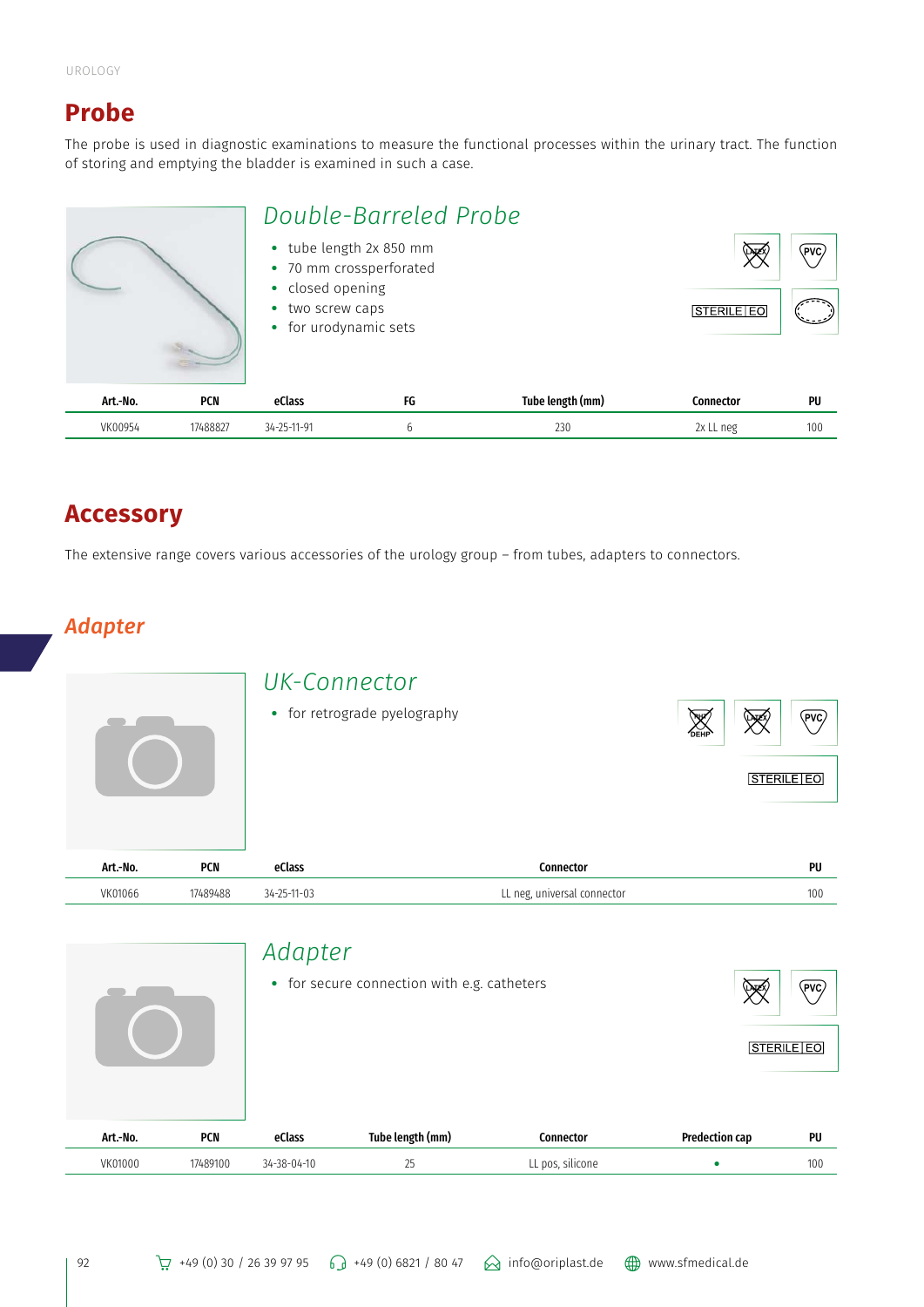

## *UK-Adapter*

- for the secure connection of various connections
- universal connector
- for FG 6-10





| Art.-No. | PCN      | eClass              | Tube length (mm) | Adapter                 | FG | PU  |
|----------|----------|---------------------|------------------|-------------------------|----|-----|
| VK00903  | 17488454 | $34 - 29 - 01 - 01$ | -                | LL neg                  | -  | 100 |
| VK00899  | 17488425 | $34 - 29 - 01 - 01$ | $\sim$           | rubber (red)            | -  | 100 |
| VK009001 | 17488431 | $34 - 29 - 01 - 01$ | 70               | funnel connector (grey) | 25 | 50  |
| VK00905  | 17488460 | $34 - 29 - 01 - 01$ | 250              | funnel connector (red)  | 18 | 100 |
|          |          |                     |                  |                         |    |     |

**1** contains DEHP



| Art.-No. | <b>DCM</b><br>-u. | eClass                           | Connector                                                               | п. | Dro<br>ı can | PU  |
|----------|-------------------|----------------------------------|-------------------------------------------------------------------------|----|--------------|-----|
| VK00901  | 7488448           | イムー・<br>$\cdot$ , $\cdot$<br>UJ. | $ -$<br>$\sim$<br>nns<br>tunnel<br>connecto<br>IJ<br>$\mathbf{v}$<br>-- |    |              | 100 |

|          |            |        | Urological Y-Adapter<br>• tubes are connected to a Y-connector<br>∖พ<br>∕‱ |                  |  |  | <b>Dagex</b> | (PVC)      |
|----------|------------|--------|----------------------------------------------------------------------------|------------------|--|--|--------------|------------|
|          |            |        |                                                                            |                  |  |  |              | STERILE EO |
| Art.-No. | <b>PCN</b> | eClass |                                                                            | Tube length (mm) |  |  |              | PU         |

VK00977 17488916 34-25-11-03 2x 70 2x 70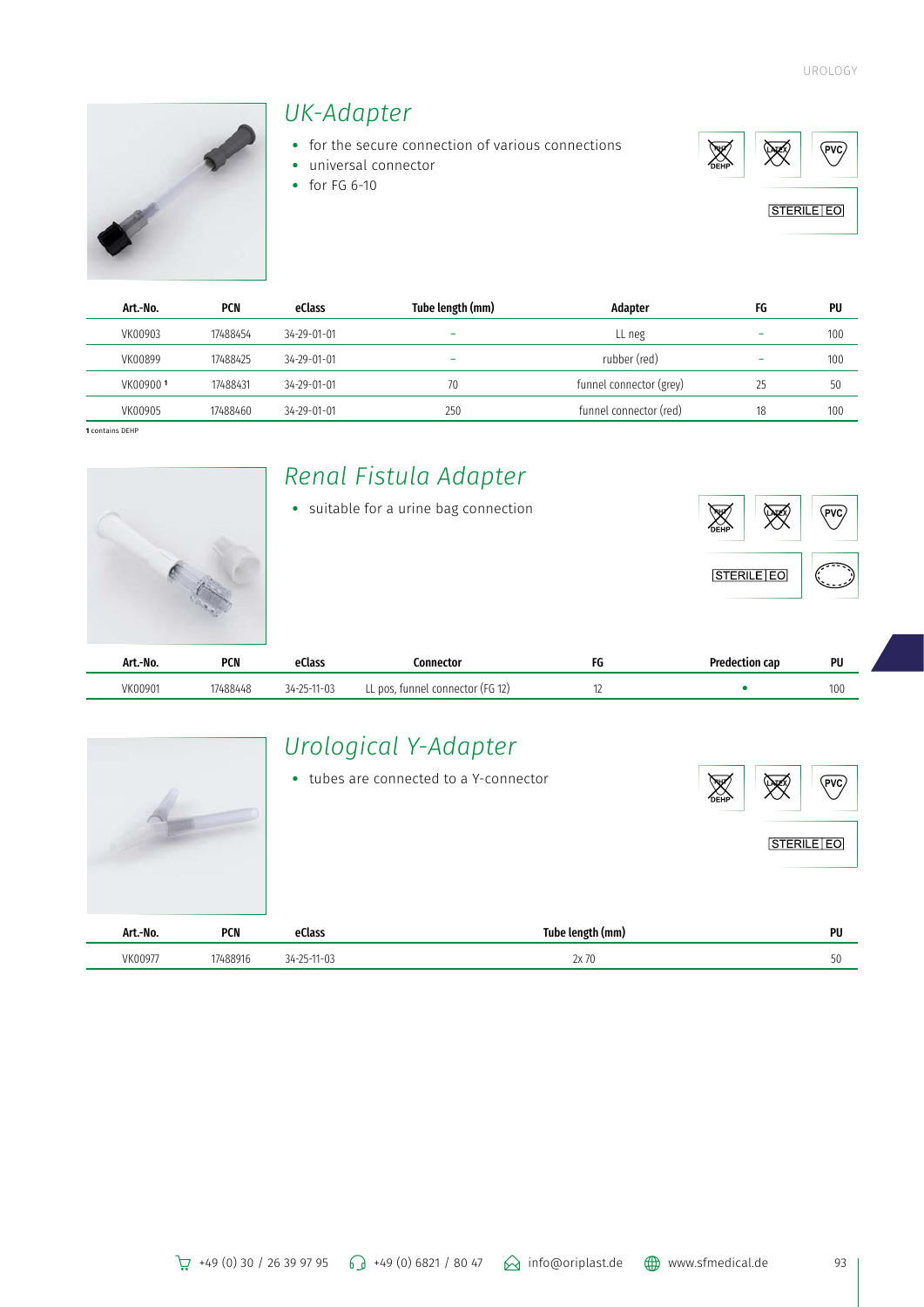Urology



### *Connector*

|          |            |             | <b>Catheter Connection Piece</b><br>• for secure connection with catheters | X              | ਇੱ<br>(PVC)<br><b>STERILE EO</b> |
|----------|------------|-------------|----------------------------------------------------------------------------|----------------|----------------------------------|
| Art.-No. | <b>PCN</b> | eClass      | <b>Connector</b>                                                           | Predection cap | PU                               |
| VK01065  | 17489471   | 34-25-11-03 | LL neg, step connector                                                     | ٠              | 100                              |

|          |            | $\bullet$<br>e.g. urine bags | <b>UK Connecting Piece</b><br>universal adapter for secure connection with |           | (PVC)<br>λư≶<br>STERILE EO |
|----------|------------|------------------------------|----------------------------------------------------------------------------|-----------|----------------------------|
| Art.-No. | <b>PCN</b> | eClass                       | Tube length (mm)                                                           | Connector | PU                         |

VK01067 17489494 34-25-11-03 70 70 funnel connector (FG 18) 100